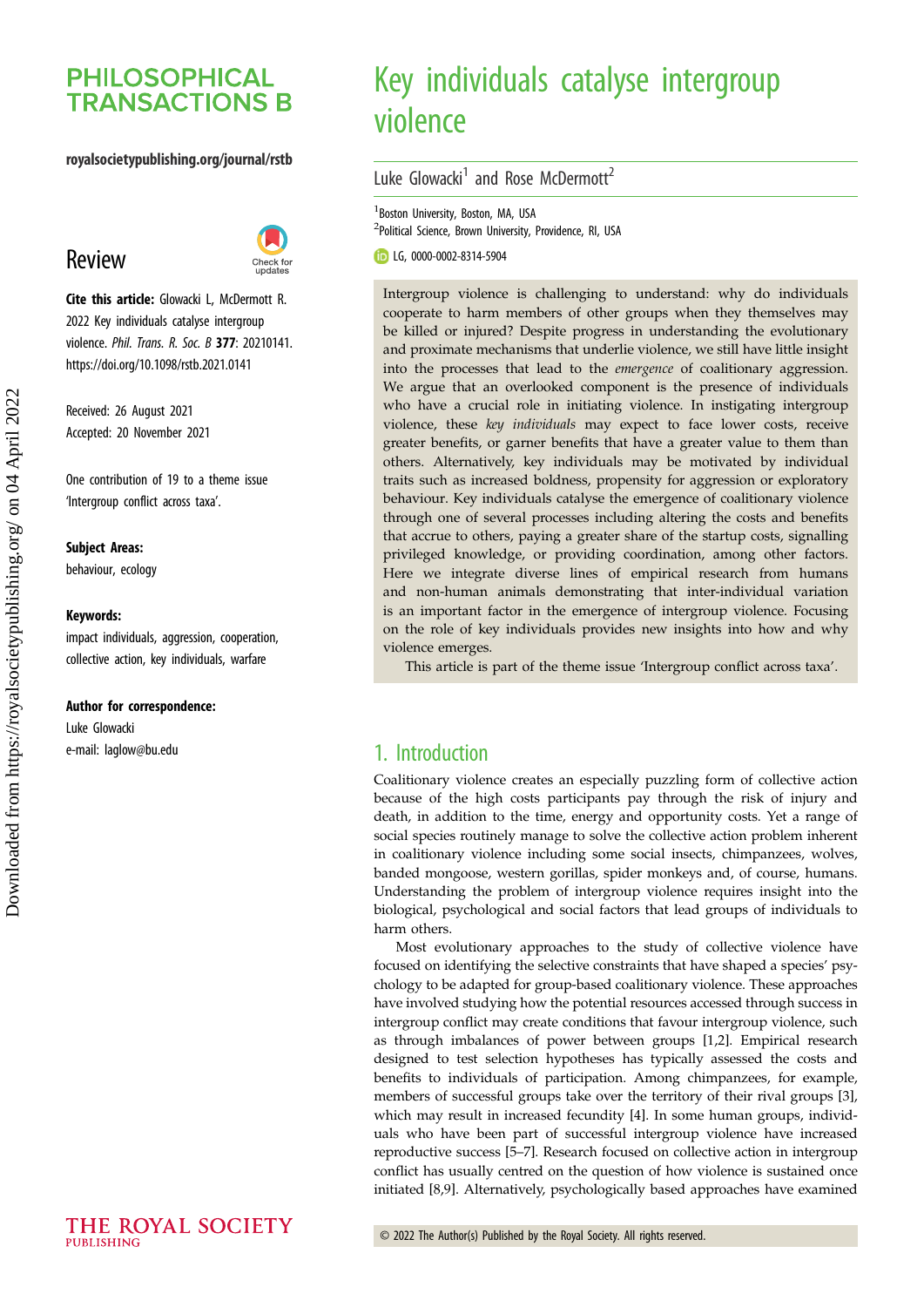the psychological mechanisms that may disinhibit aversion to violence or increase the appetite for violence. Such approaches have tended to focus on practices relating to the dehumanization of others, fear suppression or revenge motivation [\[10](#page-7-0)–[13\]](#page-7-0).

Despite the number of different frameworks for studying intergroup violence, most perspectives have overlooked the initiation of violence in the first place. What are the factors that lead individuals to initiate or join coalitions for violence when other preconditions are met? How does any specific instance of collective violence overcome the collective action problem? Why is there spatio-temporal variability in when and how violence emerges? We argue that inter-individual differences can explain not just why violence varies across time and space but why it may appear or disappear in the first place.

Consider what is involved in initiating intergroup conflict in a social primate species. Upon hearing calls from a neighbouring group of primates, each member of the group faces a choice between approach and avoidance. If any number of individuals choose to approach, there is a high likelihood of intergroup conflict. The outcome of the conflict depends heavily on the number of individuals who approach, the number of individuals in the other group, and the investment each makes in the conflict. Once the group or a sub-group begins to approach, each potential participant can then update their decision, choosing to under-contribute, defect, or to increase their level of participation. To make their decision, each individual assesses the anticipated benefits and costs of each strategy based on factors such as the probability of numerical asymmetry and their own physical and reproductive condition. However, their anticipated costs and benefits also depend on the behaviour of other group members. Thus, each potential participant also has to assess the expected behaviour of other group members, which requires having a reasonable expectation about whether others will participate and the degree of their investment (thus making inferences about their own, and others', individual expected costs and benefits). In making such inferences, individuals must be sensitive to cues and signals from each other that indicate their likely behaviour and investment, their resource holding power, and any unique information they may have. They then must integrate this information into their decision to approach or avoid. At the same time, decisions are vulnerable to exploitation and suboptimality through false signals and misinterpreted cues. Thus, successful coalitionary violence involves the alignment of the decisions of multiple individuals, each considering their own anticipated costs and benefits as well as those of other potential participants, all the while knowing that each can also defect. Solving these challenges is significant and may be one reason that collective violence only occurs in a small number of social species, typically eusocial insects who are highly related and gregarious social vertebrates [[1](#page-7-0)].

Given these challenges, individuals who are willing to initiate or coordinate conflict, pay higher costs in the initial investment, possess privileged information about the costs or benefits (or are perceived to), or are well-connected in the social network having numerous allies or friends, may have an outsized influence on whether intergroup conflict occurs. Their influence can serve to motivate or facilitate participation of others. We refer to such individuals as key individuals [\[14,15](#page-7-0)], though they are sometimes referred to as 'impact' or 'keystone' individuals [[16](#page-7-0),[17\]](#page-7-0) or more generally as leaders, though the connotations differ between fields [[18](#page-7-0)–[21](#page-8-0)]. An approach centred on key individuals shifts the focus from studying why aggression may be ultimately adaptive, to viewing the initiation of violence as the product of a set of individual strategic calculations derived from interactions with others. Of course, a vital precondition for violence is an underlying psychology that facilitates coalitionary aggression, but this is not enough to generate instances of coalitionary violence. Instead, the actual initiation of coalitionary violence requires not only psychology designed for aggression but also the right social and ecological conditions.

One of the most critical social conditions involved in potentiating the emergence of collective violence depends on having access to information about the likely behaviour of other potential participants. Key individuals help solve this information problem by signalling commitment, paying transaction costs involved in coordinating others, paying a high share of the costs in intergroup conflict, or having strong social relationships with others who are also likely to participate. By focusing on the preconditions to the emergence of violence—conditions at the meso-level, between individual psychology and evolutionary selection pressures—we can better understand why violence emerges when and where it does, as well as why it fails to emerge when it might otherwise be expected.

### 2. Key individuals

Most approaches to understanding group behaviour treat individuals as homogeneous and largely interchangeable [[22\]](#page-8-0). But persistent individual differences in traits such as boldness, aggressiveness, cooperativeness and risk-taking commonly occur in many species, including insects such as honeybees [[23\]](#page-8-0), harvester ants [\[24](#page-8-0)] and even cockroaches [[25\]](#page-8-0). Individual differences have also been robustly demonstrated across a range of vertebrate species, including stickleback fish [\[26](#page-8-0)], homing pigeons [\[27](#page-8-0)], chimpanzees [[28\]](#page-8-0) and, of course, humans [\[29](#page-8-0)]. In the past decade, a growing body of research has demonstrated that variation among individuals within a group can have profound consequences at the group level. Particular individuals within a group can have an extraordinarily large influence on the behaviour of others [[30,31](#page-8-0)]. For example, the presence of hyper-aggressive male water striders in a group reduces the mating success of all-male group members, including that of the hyperaggressive male [\[32](#page-8-0)]. Among ants, differences in knowledge or work rate can lead to large improvements in the quality of nests sites and the rate at which nests are moved and constructed [\[14](#page-7-0)[,33](#page-8-0)]. Among chimpanzees, the presence of a single motivated individual can drive both intergroup conflict and collective monkey hunting [[17](#page-7-0)[,34](#page-8-0)].

Key individuals may affect the behaviour of others directly through modifying the costs and benefits of various options, or indirectly by providing coordination or reducing the transaction costs for others. Importantly, their impact on others is not inherent to their role in the group, such as being alpha, high status, or a parent—it is due to individual characteristics such as their knowledge or expertise, physical condition, social network capital and so on. Numerous other terms have been used to label influential individuals that often have different connotations depending on the species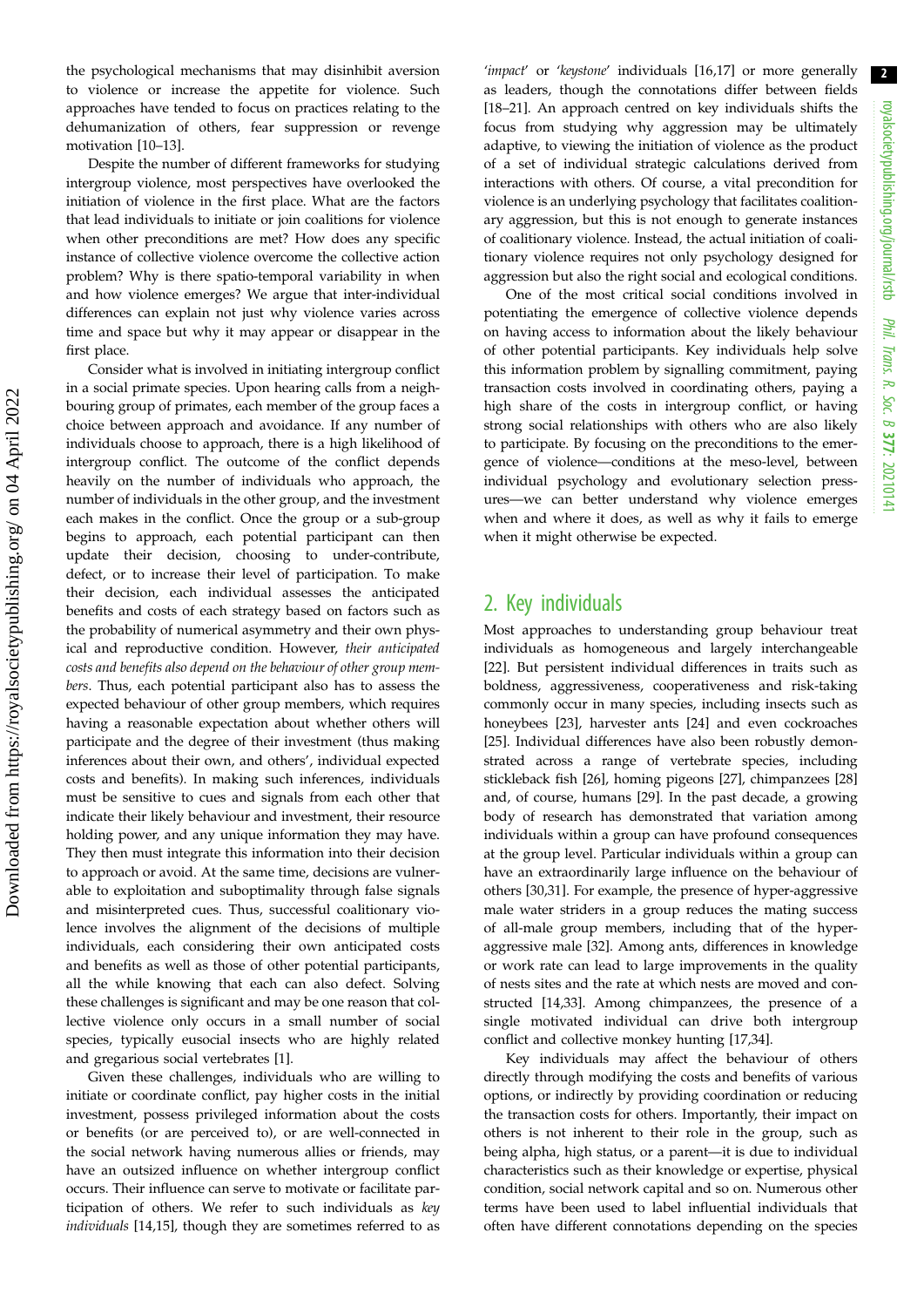and system they are describing. These include leaders, dominants, alphas, impact individuals, superspreaders, among others. Due to the varying connotations across fields, especially with the term 'leader', we use the more general term 'key individual'. A key individual may exert their influence through leadership, such as being a first mover or paying a larger share of the costs [\[18](#page-7-0),[35\]](#page-8-0). However, they may exert their influence through other pathways that are often not typically considered leadership. For example, a key individual may be well-connected in the social network and their mere participation may be sufficient to motivate others to also participate even though they neither move first nor pay any disproportionate costs.

Key individuals may have a long-term influence if they exert a disproportionally large impact on others over an extended period. Alternatively, their influence may be confined to a short duration, such as when the group moves, in which case their influence may cease once the group ceases movement. For example, bolder homing pigeons tend to fly faster and are thus more likely to lead the flock by virtue of their flight speed, but this has an outsized influence on the group only while in flight and does not carry over beyond flight [[27\]](#page-8-0). Similarly, key individuals may have influence over only a single domain or context. Group movement, for example, is often led by knowledgeable individuals but their outsized influence on the group generally does not appear to extend to other domains [[33,36,37](#page-8-0)]. Alternatively, in some species a single key individual may shape a range of group behaviours. Among pigtailed macaques, the removal of individuals who have a key role in conflict resolution influences a range of other behaviours including rates of in-group aggression, levels of play and grooming [\[38](#page-8-0)].

### (a) Key individuals, collective action and cooperation

In the past decade, a growing body of research has demonstrated that individual variation is especially important in overcoming collective action problems [\[30,39](#page-8-0)]. Individuals across a range of species vary in their propensity for cooperation and much of this variation is stable, meaning that an individual likely to cooperate at one point in time will be likely to cooperate at a later point [\[40](#page-8-0)–[42\]](#page-8-0). This stability is often so robust across species that it is termed a cooperative phenotype [[43\]](#page-8-0). Even in humans, individual differences in cooperation are common and stable. Studies using variations of public good games have found that a minority of players are high cooperators. For example, Kurzban & Houser [\[44](#page-8-0)] classified 25% of a sample of participants in public good games as strong cooperators. Cooperative behaviour in games has been shown to be stable between games played over 100 days apart and to correlate with real-world cooperative efforts [[43\]](#page-8-0).

Data from a range of species demonstrate that individual differences can be instrumental in promoting cooperation. In experimental conditions among humans, having more cooperators in a group faced with solving social dilemmas leads to other group members contributing larger amounts and making more frequent contributions [[45\]](#page-8-0). A series of experiments among captive and semi-free-ranging chimpanzees tested whether and how they were able to solve a collective action problem through a series of tasks that involved pulling a rope [[28](#page-8-0)]. In the first task, group sizes were small and dominant individuals were more likely to obtain a larger share of the reward than other group members. In this case, the possibility of receiving a larger share of the reward appeared to drive participation in collective action with dominant individuals being much more likely to invest, and subordinates more likely to free-ride. A second experiment was conducted that increased the group size and decreased the likelihood of asymmetric rewards to dominant individuals by dispersing the rewards so they could not be monopolized by any one individual. In this condition, the key factor influencing group success was the presence of individuals highly motivated to act even if they did not receive a larger share. The propensity of some individuals to cooperate by pulling, and motivate others to pull, was so strong as to label these individuals 'impact pullers'. Without the willingness of these 'impact pullers' to initiate collective action, most trials would have resulted in failure [[28\]](#page-8-0).

Inter-individual variation even catalyses potentially dangerous collective action activities such as predator deterrence and collective hunting. Predator deterrence in social species is often a collective good reducing the risk of predation for all group members, although only some individuals may risk attempting to deter the predator. To deter predators, individuals harass and threaten them, varying how close they come to the predator while encouraging others to join in creating a mob against the predator. An experimental study among warblers used taxidermized mounts of avian threats (e.g. predators) to study how inter-individual variation could lead to the mobbing of the predator [[46\]](#page-8-0). As expected, individuals who stood to gain more from deterring the predator, such as having the closest nest, invested more in predator deterrence. Stronger responses from the initial individuals led to others joining in thus creating a mob. Thus, a few individuals were able to successfully instigate mobs due to their strong initial response to the mounted threat.

Collective hunting among chimpanzees also appears to be initiated by a few key individuals. Wild chimpanzees opportunistically hunt colobus monkeys in the canopy. Doing so is costly because colobus groups typically contain adult males who mob the attacking chimpanzees, attempting to bite them and, in some cases, successfully deterring their attacks. Using 70 years of data from chimpanzee communities, Gilby et al. [\[17](#page-7-0)] analysed how hunting is sensitive to the presence of specific individuals who appear to catalyse hunts. For two of the chimpanzee communities, they identified a small number of individuals (five) they call impact hunters who had very high rates of hunting participation for their ages. Groups of chimpanzees that encountered colobus monkeys were more likely to hunt if they contained one of the impact hunters. Furthermore, impact hunters were typically the first to hunt when approaching the defending colobus—one impact hunter was the first to hunt in 87% of hunts in which he participated. Initiating the hunt is typically the costliest role because the initiator usually becomes the target of defensive aggression by the adult male colobus monkeys, while the other chimpanzees predate the remaining poorly defended monkeys. These differences explain variation in hunting rates over time and between locations [[47\]](#page-8-0). At the Kanyawara site, after the death of one impact hunter, hunting rates dropped significantly [\[17](#page-7-0)[,47](#page-8-0)]. Similarly, one chimpanzee site lacked an impact hunter and there was a much lower rate of hunting despite a similar encounter rate with colobus monkeys. These results suggest that the role of key individuals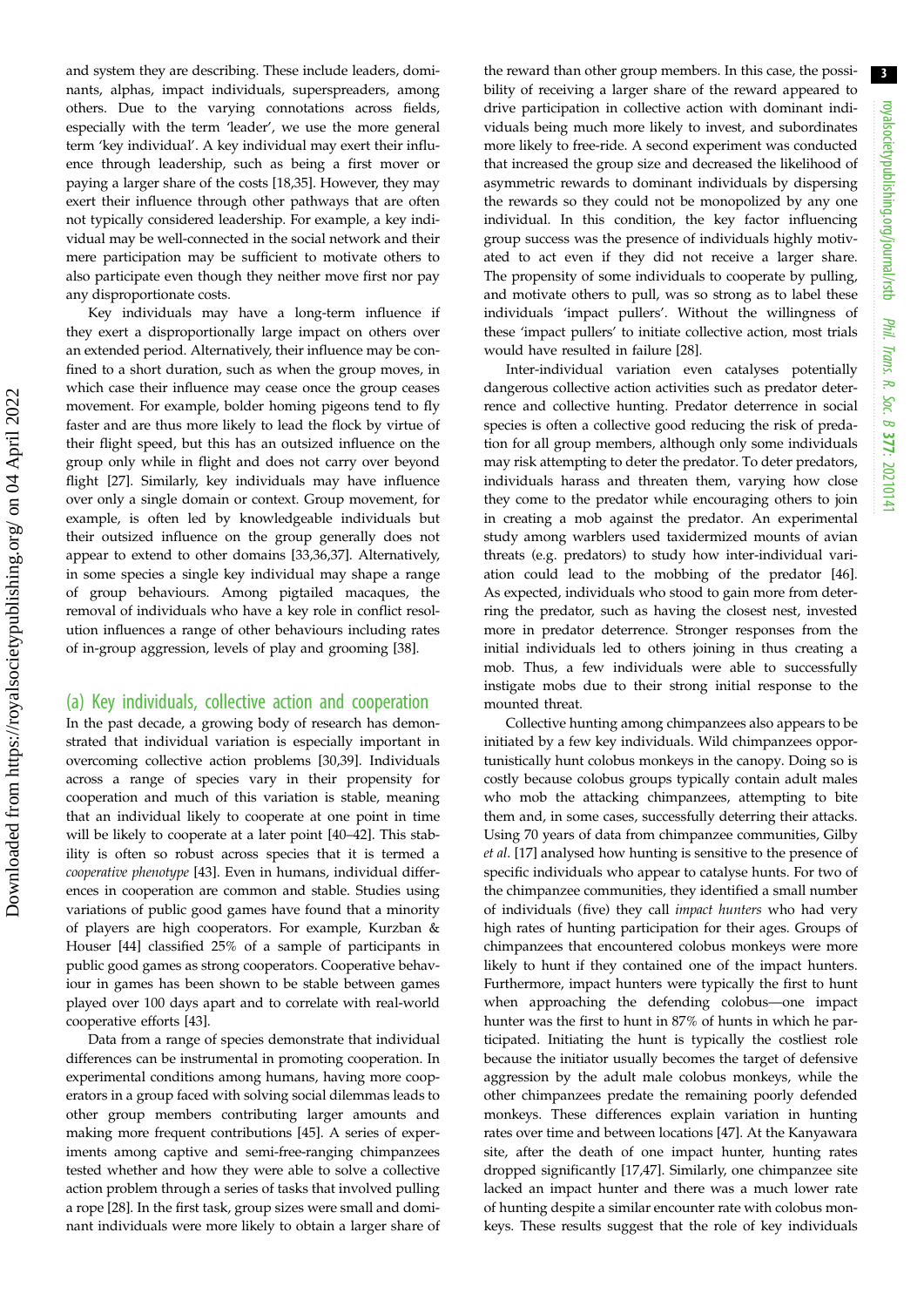may be especially pronounced in high-cost contexts, such as hunting, where the risk of being injured is greater. Without such individuals, high-cost collective activities may fail to emerge.

### 3. Key individuals in intergroup violence

Key individuals are especially important for the emergence of intergroup conflict in both offensive and defensive aggression because of the chance of injury or death, especially when free riding is a greater possibility. In-group variation in ability, rank or resources can lead individuals who would otherwise monopolize larger shares of in-group resources to act more cooperatively in between-group conflicts, including paying higher costs [[48\]](#page-8-0). The most active contributors in intergroup conflict typically should be those with greater capability or those who are likely to either pay lower costs or reap higher benefits [[30\]](#page-8-0). Accordingly, having such variation in a group can catalyse collective action in intergroup conflict by asymmetrically advantaged individuals—even when it is high cost to them [\[49](#page-8-0)].

Across species there are significant differences in how willing individuals are to participate in intergroup conflict [[50](#page-8-0)– [52\]](#page-8-0). Some of this variation points toward a role for key individuals. Among free-ranging dogs, intergroup conflicts sometimes result in injuries to one or more members, especially to the losing group [\[53](#page-8-0)]. During intergroup encounters, not only did smaller groups have higher cooperation among their members when compared to larger packs, but a small percentage of dogs across packs were consistently high cooperators—cooperating more in intergroup conflict both when the odds were favourable and unfavourable. These highly cooperative dogs were more likely to be at the front of the pack during a conflict and thus were most likely to be injured in an encounter [\[53](#page-8-0)]. Among lions, some group members so regularly lead responses to simulated aggressive territorial intrusions that they have been labelled 'unconditional cooperators' [[54\]](#page-8-0). Other lions, however, regularly lagged behind, and some were conditional cooperators, joining more when they were needed more.

The most comprehensive data from non-humans demonstrating the importance of key individuals in the initiation of intergroup conflict comes from detailed studies of chimpanzee communities. Chimpanzee communities often have lethal coalitionary attacks between groups that can be a major source of mortality [[55\]](#page-8-0). Most lethal encounters between groups result from a border patrol, in which a small group of chimpanzees leaves the core of their home range and travels toward the border of their territory with a neighbouring group. Border patrols consist mainly, but not exclusively, of males and they appear to search for evidence of their neighbours, pausing to listen for sounds from other groups [[56\]](#page-8-0). If they find evidence of another group and appear to outnumber them, they may move rapidly toward the neighbours with the aim of attacking them [[57\]](#page-8-0). Data from 32 years of wild chimpanzee movements indicate the presence of 'impact patrollers', similar to impact hunters [[34\]](#page-8-0). When one of the impact patrollers was present in a group that was near the periphery of its territory, the group was significantly more likely to go on patrol than if they were absent. This suggests that similar to collective hunting, high-stake collective action in the form of chimpanzee patrols requires the presence of exceptionally motivated individuals to catalyse the group.

Although group size is an important component of success in intergroup conflict [[58,59\]](#page-8-0), larger groups often have greater difficulty with solving the collective action problem [[60,61\]](#page-8-0). This may be the reason why data from several species reveals that numerically superior groups do not necessarily win intergroup conflicts—factors including the composition of the group and location of the conflict may matter more than numerical superiority alone [[62,63](#page-8-0)]. Among lemurs (Verreaux sifaka), analyses of 141 intergroup encounters from five groups found that larger groups were not more likely to win either cumulatively or by sex (i.e. a greater number of males or females) [\[64](#page-8-0)]. Playback studies among wild capuchin monkeys showed that group members were more likely to run away from a simulated intrusion when their group was larger than the intruder's group, though the strength of the effect depended on the location of the simulated conflict [[65\]](#page-9-0). Thus, the investment that each individual makes in conflict may matter to whether their group is successful. The presence of individuals who are exceptionally motivated may be decisive to the outcome and may be one reason why smaller groups sometimes defeat larger groups [\[62](#page-8-0)].

### (a) Human intergroup violence and key individuals

There are surprisingly few studies examining the dynamics of coalitionary violence in real-world conflicts. Much of the best evidence in support of the role of key individuals in human violence comes from experimental studies of intergroup behaviour [\[66](#page-9-0)–[69\]](#page-9-0) and qualitative accounts of coalitionary violence [\[70](#page-9-0),[71\]](#page-9-0). Experimental studies on intergroup conflicts demonstrate that the willingness to pay a larger share of the costs in conflict or willingness to move first can have a large impact on group outcomes [[48](#page-8-0)[,69](#page-9-0)]. For example, when a group has one member who moves first in intergroup conflict, this increases the participation of other individuals, likely by facilitating their coordination [\[69](#page-9-0)]. Alternatively, first movers may pay a larger share of the costs, such as by taking greater risks, thus reducing the costs to other participants and thereby increasing the likelihood of success in conflict [\[48](#page-8-0)].

These findings have been well-established qualitatively [[72\]](#page-9-0). Mobs and riots, for example, 'need … an instigator, a leader …' [\[73](#page-9-0), p. 189], while Reicher & Stott [\[74](#page-9-0), p. 38] acknowledge that 'there has to be someone who acts first' and mobilizes the crowd. Riots are hypothesized to require 'entrepreneurs' or a person who 'serves as a catalyst … to get things going' [\[75](#page-9-0), p. 151]. Inter-ethnic violence in statelevel societies, for example, almost always has an organizer or instigator [[76\]](#page-9-0). In small-scale decentralized societies the pattern is similar. The Waorani in the Amazonian Ecuador previously experienced some of the highest levels of raiding of any recorded society [[77\]](#page-9-0). However, the vast majority of raids that have been studied were initiated by two men who appeared to be critical for catalyzing many of the raids [[78\]](#page-9-0). Among the Yanomamo of Venezuela, 137 men participated in the killing of another person but of these, 60% participated in only one death [[5](#page-7-0)]. A small group of men (11), however, participated in the deaths of more than 10 individuals.

Detailed data on the initiation of intergroup violence data come from a study of nomadic pastoralists in southwest Ethiopia where intergroup violence takes the form of violent cattle raids in which people are frequently killed [[79\]](#page-9-0). In this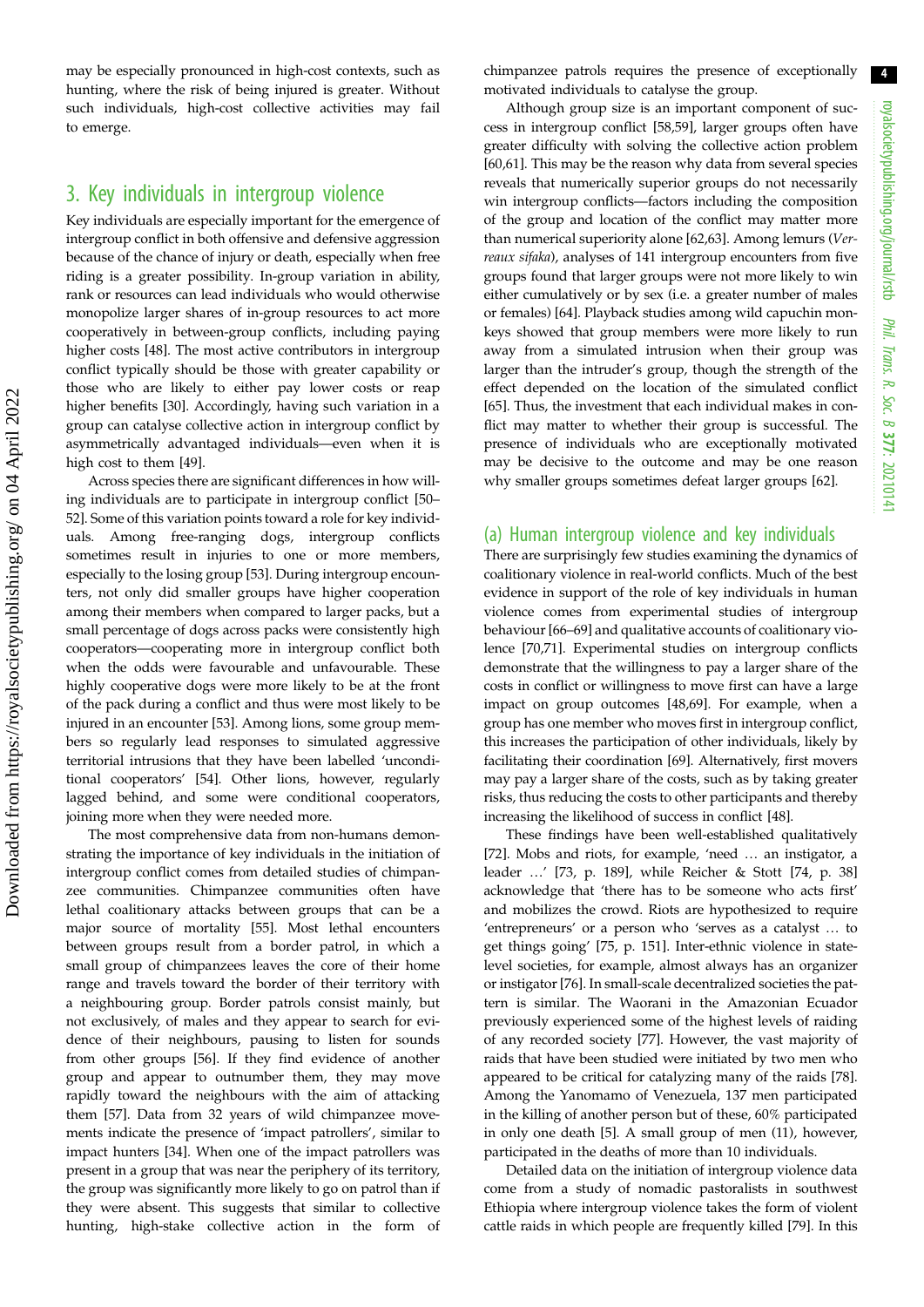Table 1. Evidence for key individuals in intergroup violence. The study of key individuals has mostly focused on non-aggressive behaviours. Here we highlight studies most directly relevant to intergroup violence.

| species              | description                                                                                                                                                                                                                                                                                                                                                                 |
|----------------------|-----------------------------------------------------------------------------------------------------------------------------------------------------------------------------------------------------------------------------------------------------------------------------------------------------------------------------------------------------------------------------|
| chimpanzees          | patrolling catalysts: when an impact patroller was in a group that was near the periphery of their territory, that group was more<br>likely to go on patrol [53].                                                                                                                                                                                                           |
| lions                | unconditional cooperators: using playback experiments simulating aggressive territorial intrusions, some individual lions reliably<br>responded to simulated intrusions, while most other lions acted conditionally or lagged behind [48].                                                                                                                                  |
| free-ranging<br>dogs | affiliative partnerships: in intergroup encounters among free-ranging dogs, a small number of dogs reliably approached members of<br>the other pack, cooperated more in conflict, and were more likely to be injured in conflict. These dogs tended to have more<br>affiliative partners [47].                                                                              |
| humans               | first movers and leaders: experimental studies showed that first-movers increase the likelihood of other group members investing in<br>the conflict. Experimental studies also showed that individuals who receive a disproportionate share of the spoils of conflict, or<br>generally have higher motivation for conflict, were more likely to invest in conflict [43,64]. |
|                      | qualitative studies from mobs and riots showed that typically there is a first mover or instigator who serves as a catalyst to initiate<br>the conflict $[69-71]$ .                                                                                                                                                                                                         |
|                      | studies on raiding parties from small-scale societies revealed that a small number of individuals usually organize raids and<br>motivate others to participate in them [74-77].                                                                                                                                                                                             |

context, raids take one of two forms. The first is small-scale stealth raids with usually 4–12 participants that pose low risk for attackers. The second form of raid are battles that involve hundreds of participants who face a much higher chance of being killed or injured. High-risk large battle raids always involve several recognized raid leaders who had extensive experience with warfare and recruit other raiders, secure food for them and plan tactics. These individuals are also more active participants and are much more likely to be killed during the raid compared to other participants [\[80](#page-9-0)]. This is similar to patterns in decentralized warfare seen elsewhere in the context of large high-cost battles. For example, among the Kapauku of New Guinea the raid leaders 'did not stay protected in the rear, but one usually saw them in the front line and in the lead of an attacking force' [\[81](#page-9-0), p. 118], while Cheyenne war chiefs had a much higher rate of deaths from conflict [[82\]](#page-9-0). Small stealth raids, on the other hand, involve key individuals who function as informal leaders who recruit other participants and plan the raid. Glowacki et al. analysed the network dynamics of stealth raid participation and found that a small number of participants participated with high frequency and catalysed the raid by recruiting others [[79\]](#page-9-0). These results are similar to ethnographic reports from a range of societies indicating that many forms of coalitionary action, including raiding parties, usually had informal leadership [\[83](#page-9-0),[84\]](#page-9-0).

Thus diverse lines of evidence from experimental paradigms and naturalistic studies of human societies demonstrate that key individuals often have a significant role in initiating high-cost collective action, including intergroup violence. Without their presence, coalitionary violence may fail to materialize even though the other preconditions are met (table 1).

### 4. Why be a key individual?

We focus on understanding why some individuals serve as key individuals in intergroup conflict: key individuals often face lower expected costs and/or greater expected benefits motivating them to promote intergroup violence. Alternatively, they may have increased motivation to initiate conflict due to temperament, personality or behavioural syndromes.

### (a) Key individuals face lower costs or anticipate greater benefits

Some individuals may expect to asymmetrically benefit from intergroup conflict or to pay fewer costs, thus lowering their threshold for participation and these differences can contribute to their role in instigating intergroup violence. The reasons for these differences can be due to phenotypic variation—such as some individuals being larger, stronger, or otherwise more capable increasing their likelihood of success in conflict. Alternatively, key individuals may have different cost and benefit curves than others due to background features such as wealth, family status or reproductive condition. Evidence from experimental studies in humans shows that men who are judged to be more formidable because they possess greater upper body strength were more likely to support the value of using force to resolve conflict, both in personal as well as international contexts. Notably, such men had an increased history of fighting and also more strongly endorsed aggressive and interventionist foreign policies [\[85](#page-9-0)]. Interestingly, humans seem to be able to accurately assess physical strength and fighting ability in males from visual portrayals of the upper body and the voice, showing the influence of background selection pressures on both the value and recognition of physical fighting ability [[86,87\]](#page-9-0).

There have been only few studies of the costs and benefits to individuals from their participation in intergroup violence. What data there are indicate that the extent to which costs and benefits shape key individuals depends on the species and context. For example, among banded mongooses, who have extremely high levels of intergroup violence with severe causalities, violence is typically initiated through the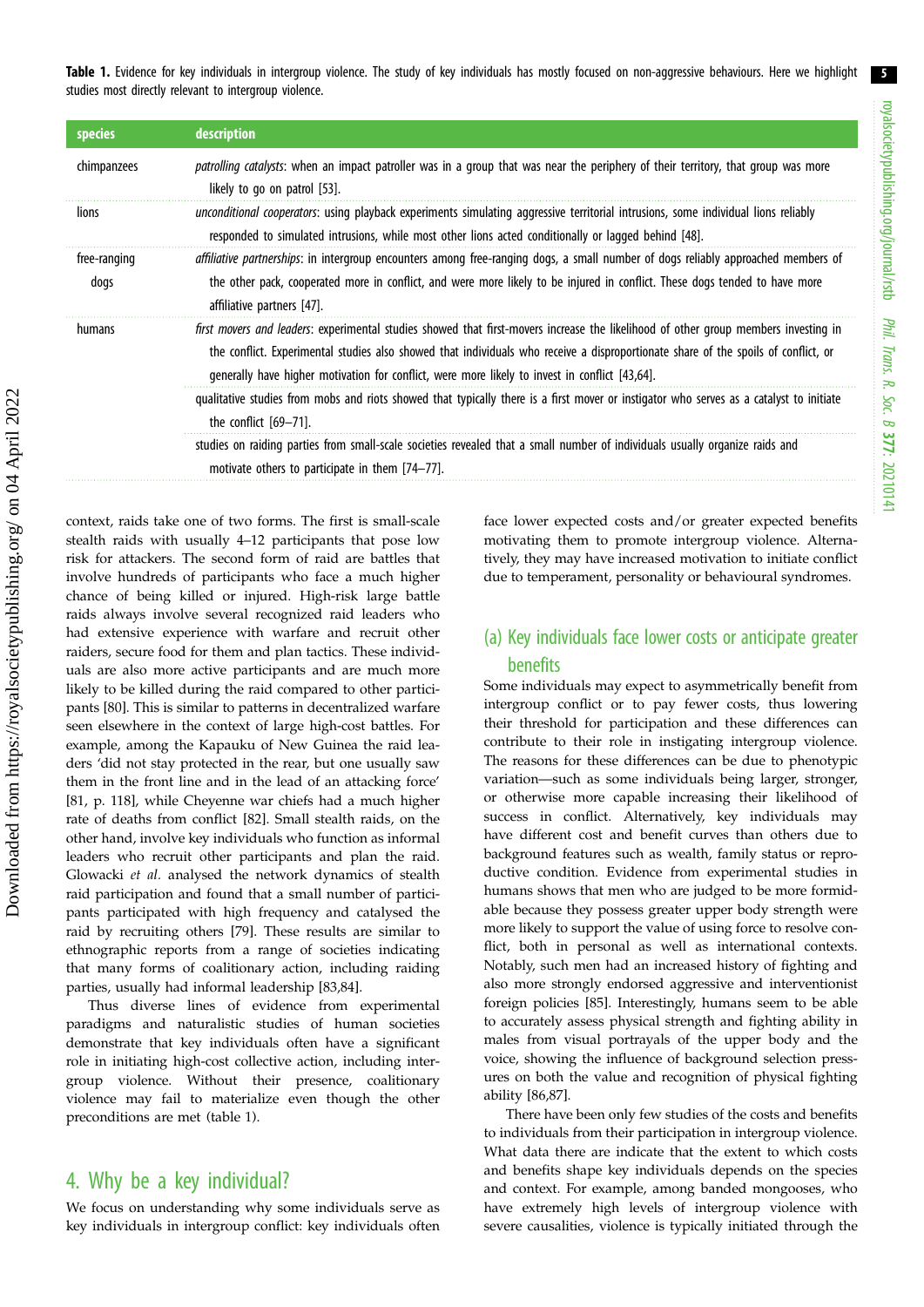movement of females who asymmetrically benefit from reproductive opportunities gained during the intergroup encounter while most of the costs are borne by her other group members [\[88](#page-9-0)]. Among wild vervet monkeys, females have a key role in incentivizing intergroup aggression through selectively grooming males who had participated in aggression and aggressing males who had not. Crucially, the likelihood of selective grooming and aggression to promote intergroup aggression depended on whether highquality food resources were at stake. In cases where they stood to gain or lose high-quality food resources as a result of the conflict, they were more likely to promote aggression through selective grooming and aggression [\[52](#page-8-0)]. However, in a range of species, differential costs and benefits of participation in intergroup conflict (as a proxy for being a key individual) appears to only partly explain variation in conflict participation [\[34](#page-8-0),[50,51,53](#page-8-0)].

Data from humans on the costs and benefits key individuals receive from intergroup violence is meager and mixed. A range of studies suggests that participating in intergroup violence can provide social and reproductive benefits to successful participants [[9](#page-7-0),[89,90\]](#page-9-0). Among the Yanomamo of Amazonian Venezuela, men who had participated in killing another person on a raid and who went through a ritual post-conflict ceremony had more wives and children than other men [\[5\]](#page-7-0). Data from cattle raiders among the Kuria of Tanzania show that raiders are more likely to be men who are sister-poor [[91\]](#page-9-0) because sisters generate incoming wealth in the form of livestock that can be used for marriage. Raiding appears to be a way to make the best of a bad situation in this case. However, these cases do not focus on the costs and benefits key individuals face but rather participants at large. An experimental study between groups experiencing real-world violent conflict demonstrated that individuals who were randomly selected to receive a larger share of spoils from conflict were more likely to initiate conflict, even when doing so led to sub-optimal returns for the rest of the group [\[92](#page-9-0)].

There are unfortunately few data from real-world conflicts to test the generalizability of these results. Data from the Nyangatom, a group of pastoralists in Ethiopia and South Sudan, present a mixed picture of the costs and benefits for key individuals. A high level of participation in stealth raids was associated with an increased number of wives and children over a lifetime [\[6\]](#page-7-0). Increased raiding participation was also strongly associated with being a stealth raid leader, suggesting that stealth raid leaders were more likely to benefit reproductively over a lifetime. But unlike the Kuria, raid leaders did not face more intensive reproductive competition than other men due to being sister poor or brother rich, nor did they generally receive a larger share of the spoils [\[6](#page-7-0)]. Battle leaders, on the other hand, tended to be higher status than other men, did not benefit reproductively, and faced a much higher mortality rate than other participants [\[80](#page-9-0)].

Taken together, data from non-human animals and human groups suggest that the costs and benefits individuals face, as well as individual differences in various characteristics, have a mixed role in predicting differential investment by key individuals that promotes intergroup violence. Of course, in humans many other social and historical factors can contribute to the emergence, escalation and perpetuation of violence. Cycles of revenge and retaliation come into play within the social dynamics of in-group defense and outgroup discrimination. Furthermore, human leaders often rely on shared aspects of social identity or political ideology to recruit followers and organize collective violence [[93\]](#page-9-0). Thus, assessing costs and benefits alone are inadequate to understanding key individuals in humans.

### (b) Personality or behavioural syndromes

Individuals across a wide range of species vary along many dimensions affecting behaviour including their boldness, shyness, aggression, reactivity and exploratory behaviour [\[94](#page-9-0)–[96\]](#page-9-0). The sources of these differences are variously called personality, disposition, temperament or behavioural syndromes, though these terms have slightly different meanings. Importantly, these differences are stable or consistent across contexts or over time. For example, individuals who are more aggressive in one context are likely to be more aggressive in other contexts regardless of payoffs. Among funnel-web spiders, aggressive individuals are faster to attack prey and members of their own species who intrude on their territory [[96\]](#page-9-0). These differences may be due to genetic, hormonal or developmental experiences that make such behaviour more endogenously rewarding to some individuals than to others. However, these characteristics do not exist in isolation; rather, for some species such as humans, they operate in a social context that rewards or sanctions such behaviour. Thus, the local ecology matters for producing and reinforcing or sanctioning aggressive or violent behaviour. This points to the critical importance of environmental as well as developmental factors in cultivating key individuals who can serve a critical role in catalyzing coalitionary violence.

There is little empirical data on the role of personality or behavioural syndromes for key individuals in intergroup aggression but the data that do exist suggests the importance of individual differences in catalyzing aggression. Just as chimpanzee experimental cooperation and monkey hunting depends on key individuals, chimpanzee patrols are sensitive to the presence of key individuals or 'impact patrollers', who catalyse patrols that search for signs of other chimpanzees [[34\]](#page-8-0). The propensity to be a key individual in chimpanzee patrols and hunting is attributed to variation in personality with some individuals being more predisposed to patrol than others [\[34](#page-8-0)]. Intriguingly, key patrollers and impact hunters among chimpanzees are not the same individuals, suggesting that different underlying psychological traits motivate each behaviour.

Personality differences in aggression are consistent with what data there are from human groups as well. The fact that a small percentage of humans seem especially prone to aggression suggests an underlying personality or behavioural syndrome that motivates their aggression rather than a cost/ benefit calculation on their part [\[97](#page-9-0)]. Abbink et al. [[66\]](#page-9-0) showed that groups consisting of more cooperators were more aggressive in intergroup contests than groups composed of egoists. Similar results have been found in other studies using intergroup contest paradigms [[98,99](#page-9-0)].

In real-world intergroup conflict, it is unclear whether the underlying personality trait driving key individuals in promoting intergroup aggression is aggression, prosociality, boldness, exploratory behaviour or some combination of these and possibly other factors. Aggression and boldness are often correlated in the same individuals [[100](#page-9-0)]. Individuals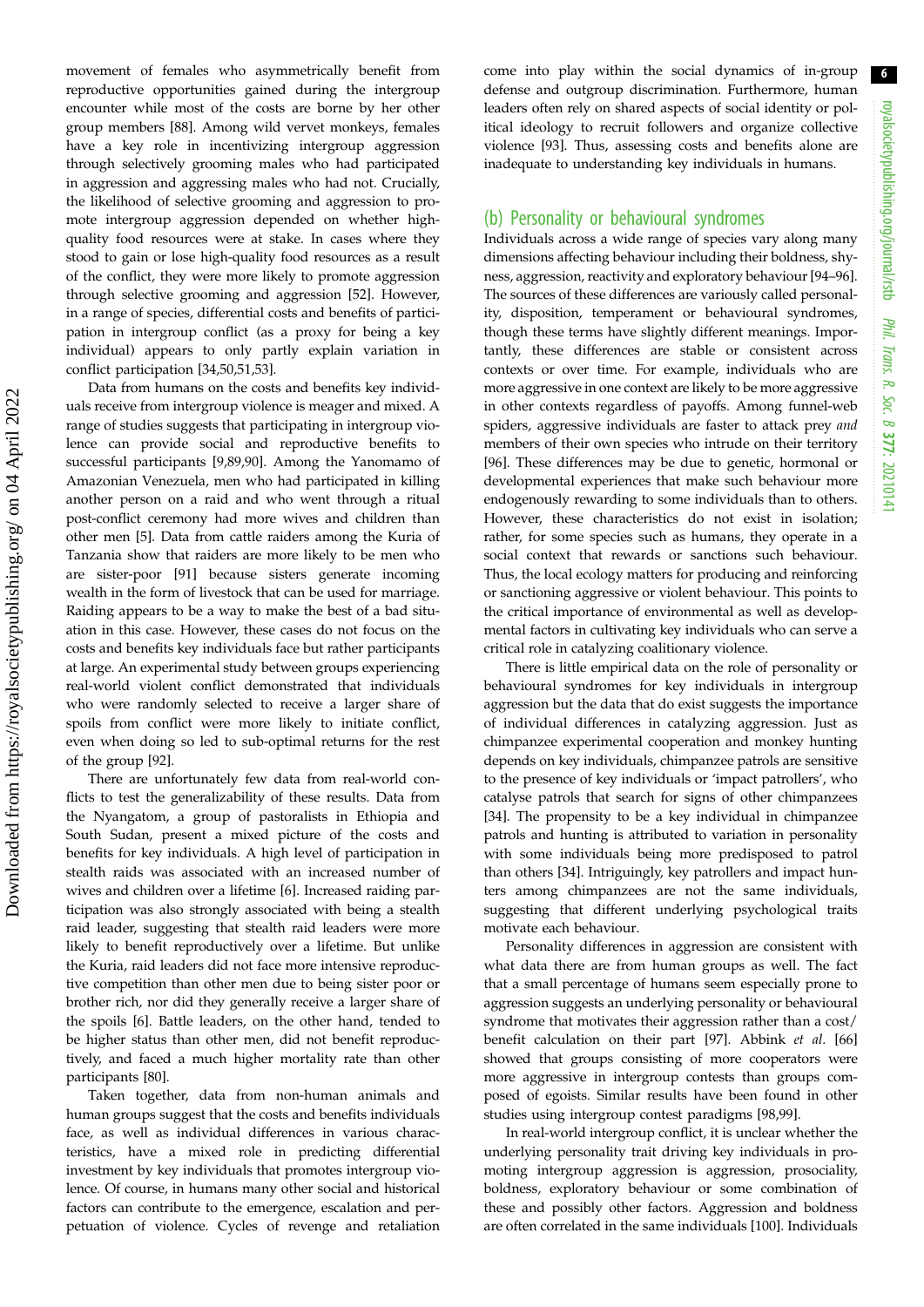who are more bold or aggressive may be more likely to approach a potential threat or initiate intergroup conflict when confronted with a threat whether from a potential predator or members of other groups. Differences in exploratory behaviour may have an important role for initiating chimpanzee patrols or human raiding parties. If some individuals are more drawn to new environments, their propensity to explore those environments may then affect the behaviour of other individuals who follow them [[15\]](#page-7-0).

## 5. Mechanisms by which key individuals promote collective action

Understanding how key individuals promote intergroup violence is complicated by the fact that there are multiple pathways through which individuals can exert outsized influence on the behaviour of others, including reshaping the social network [\[24](#page-8-0)[,101\]](#page-9-0), altering the costs and benefits for others [\[16](#page-7-0)], positive matching [[15\]](#page-7-0) or instigating conflict through bringing groups into contact with each other [\[88](#page-9-0)]. We focus on the pathways that are most likely to be important for key individuals in human intergroup violence: reducing the perceived costs and increasing the benefits to others, and social coordination.

Data on participation in intergroup violence among nonhuman animals demonstrates that for non-key individuals the decision to participate in conflict is strongly influenced by individual costs and benefits—with factors including sex, age and reproductive condition all influencing the likelihood of participation based on the likely outcome of conflict [\[50](#page-8-0),[60,](#page-8-0)[102](#page-9-0)]. Thus, if a key individual can alter the actual or perceived costs and benefits of intergroup violence to potential participants, this will have the effect of decreasing the threshold for others to participate. Although we lack empirical data testing this explicitly in intergroup aggression, data from the role of chimpanzee key individuals in collective hunting support this hypothesis. Key hunters among chimpanzees are typically the first individuals to climb toward the monkeys making them more likely to be victims of defensive mobbing and physical attacks by the monkeys. Their effort disperses the other monkeys, reducing the costs of hunting for the other chimpanzees who can catch them more easily [\[17](#page-7-0)]. Although this example is from hunting, not intergroup aggression, we expect that the pattern is often similar in intergroup aggression where key individuals invest a greater amount in the conflict itself, reducing the chances that others might be injured.

Key individuals can also help initiate violence by reducing transaction costs for other participants by helping coordinate and organize conflict. High impact individuals, who often function as first movers in conflict situations, signal to other followers that they will not be alone in their actions. They allow potential followers to anticipate what other actors might do. Key individuals thus provide the behavioural signal around which actor expectations converge [\[103\]](#page-9-0). To the extent that the key individual can effectively recruit others, each additional follower will anticipate that they are more likely to emerge victorious because of the increasing number of recruits. This means each individual needs to contribute less, lowering the tipping point where the costs of action outweigh the costs of inaction. Note that such coordinating action serves the purpose of increasing the number of participants whether or not the key individual actually possesses superior fighting or strategic skills; the organizational advantages provided by such key individuals offer coherence as well as coordination. They may also take a more direct role in coordinating the actual instances of aggression by (in humans) planning tactics or solving logistical challenges. This is perhaps one reason why leadership in human intergroup aggression is a near universal [\[76,83](#page-9-0),[84\]](#page-9-0).

### 6. Discussion

We have argued that key individuals are critical to overcoming the collective action problem inherent in intergroup violence. Initiating potentially high-cost coalitionary violence requires some individuals to invest disproportionally—even if just to serve as a first mover or provide a signal around which the expectations of others converge. Our argument, however, applies not just to collective violence but to highcost collective action generally, including among contemporary industrial societies. Just as collective violence requires key individuals to initiate collective action, many public goods such as civic organizations, relief programmes or social movements also require key individuals. Without some individuals investing disproportionally, it is hard to understand how many kinds of high-cost collective action can be initiated, much less sustained or achieved.

The second implication of our argument is that just as there are key individuals who initiate violence that then spreads, there may be individuals who have a key role in conflict prevention or reconciliation. Among several primate species, specific individuals appear to have a large role in conflict resolution in their group [[38](#page-8-0)[,104](#page-9-0)]. Their removal has the effect of increasing levels of aggression in the group [[38](#page-8-0)]. Among human groups, targeted interventions with prominent individuals may serve to decrease conflict. In an experimental study of 56 American middle schools, randomly selected groups of students were selected for training in anti-conflict intervention [[105](#page-9-0)]. Groups that contained more highly connected individuals, called 'social referents', were more effective at reducing student conflict. A similar approach of identifying individuals who yield a large social influence may be an effective strategy for reducing and preventing intergroup violence across contexts, including urban group-based violence that characterizes much contemporary violent conflict [\[106\]](#page-9-0).

The study of key individuals is still relatively new and there are several areas of outstanding importance going forward. We explicate significant areas in need of more research in [table 2.](#page-7-0) Ultimately, resolving questions about how key individuals function will require more data on inter-individual participation in intergroup violence, alongside detailed individual level data including life-history data, and measures of personality.

In sum, while most work on intergroup violence focuses on the adaptive significance of violence or psychological mechanisms involved in provoking violence, it has overlooked the social dynamics involved in catalysing collective violence. Hence, a large gap exists between theory and our understanding of when, why and how violence varies over time and between contexts. Focusing on the role of key individuals in the emergence of violence will generate new streams of data and ultimately enrich the theoretical landscape in our understanding of why and how violence occurs.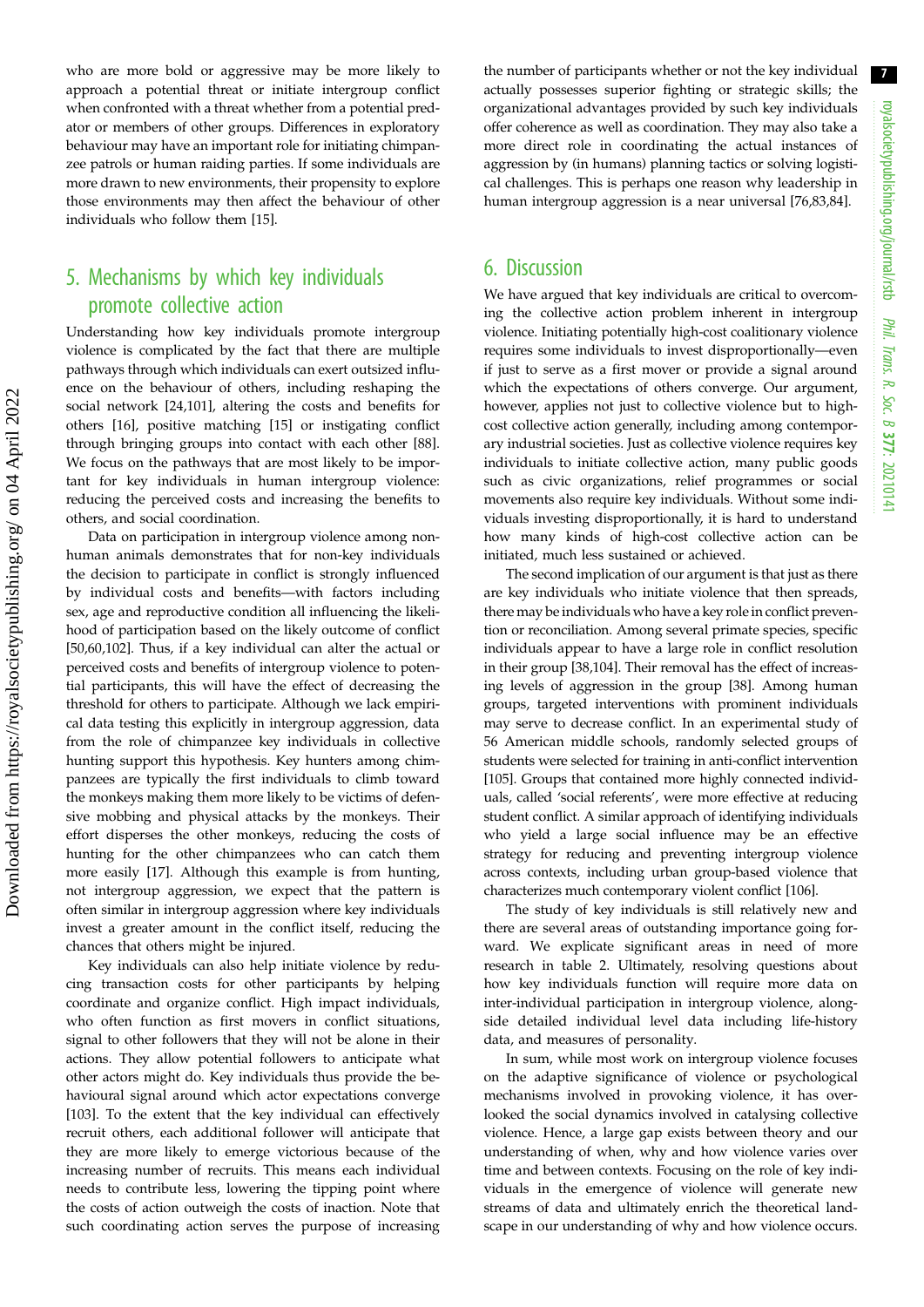#### <span id="page-7-0"></span>cross-species comparisons

There have been few efforts to systematically evaluate whether key individuals exert influence through similar processes across species. For example, are the mechanisms through which impact patrollers in chimpanzees exert influence on their group similar to those in other primates?

#### developmental trajectory of key individuals

There has been little work on the developmental factors that lead some individuals to become key individuals. Are specific developmental experiences or gene-environment interactions necessary for the emergence of key individuals? Is there a common or shared developmental trajectory for key individuals within or across species? Most human violence is produced by young males. Does this pattern hold for impact individuals?

#### evolutionary origins of key individuals

To what extent is being a key individual the result of selective processes? What mechanisms would be responsible for maintaining this phenotype, i.e. frequency-dependent selection?

### why can personality be so effective at mobilizing others?

In humans, being a key individual appears to require the ability to recruit followers. Doing so effectively may be due to experience, knowledge or skill. Among humans, however, charisma also appears to be important but does not reduce to knowledge, skill or experience [103]. What explains the effects of charisma in catalysing followers for intergroup violence?

#### variation in types of aggression between individuals

Key individuals catalyse coalitional aggression but are the same individuals involved in different types of aggression, including intergroup, intragroup, offensive and defensive aggression? Are the mechanisms by which they motivate others to participate similar across types of aggression? For example, among chimpanzees, impact patrollers do not appear to be the same individuals as impact hunters, suggesting that key individuals differ between types of aggression.

#### Data accessibility. This article has no data.

Authors' contributions. L.G.: conceptualization, writing—original draft, writing—review and editing; R.M.: conceptualization, writing—original draft, writing—review and editing.

Both authors gave final approval for publication and agreed to be held accountable for the work performed therein.

Competing interests. We declare we have no competing interests. Funding. We received no funding for this study.

### **References**

- 1. Wrangham R. 1999 Evolution of coalitionary killing. Am. J. Phys. Anthropol. 110, 1–30. [\(doi:10.1002/](http://dx.doi.org/10.1002/(SICI)1096-8644(1999)110:29+%3C1::AID-AJPA2%3E3.0.CO;2-E) [\(SICI\)1096-8644\(1999\)110:29+<1::AID-AJPA2>3.0.](http://dx.doi.org/10.1002/(SICI)1096-8644(1999)110:29+%3C1::AID-AJPA2%3E3.0.CO;2-E) [CO;2-E\)](http://dx.doi.org/10.1002/(SICI)1096-8644(1999)110:29+%3C1::AID-AJPA2%3E3.0.CO;2-E)
- 2. Pandit SA, Pradhan GR, Balashov H, Van Schaik CP. 2016 The conditions favoring between-community raiding in chimpanzees, bonobos, and human foragers. Hum. Nat. 27, 141–159. [\(doi:10.1007/](http://dx.doi.org/10.1007/s12110-015-9252-5) [s12110-015-9252-5\)](http://dx.doi.org/10.1007/s12110-015-9252-5)
- 3. Mitani JC, Watts DP, Amsler SJ. 2010 Lethal intergroup aggression leads to territorial expansion in wild chimpanzees. Curr. Biol. 20, R507–R508. [\(doi:10.1016/j.cub.2010.04.021](http://dx.doi.org/10.1016/j.cub.2010.04.021))
- 4. Lemoine S, Preis A, Samuni L, Boesch C, Crockford C, Wittig RM. 2020 Between-group competition impacts reproductive success in wild chimpanzees. Curr. Biol. 30, 312–318. ([doi:10.1016/j.cub.2019.11.039](http://dx.doi.org/10.1016/j.cub.2019.11.039))
- 5. Chagnon NA. 1988 Life histories, blood revenge, and warfare in a tribal population. Science 239, 985–992. ([doi:10.1126/science.239.4843.985](http://dx.doi.org/10.1126/science.239.4843.985))
- 6. Glowacki L, Wrangham R. 2015 Warfare and reproductive success in a tribal population. Proc. Natl Acad. Sci. USA 112, 348–353. ([doi:10.1073/](https://doi.org/10.1073/pnas.1412287112) [pnas.1412287112](https://doi.org/10.1073/pnas.1412287112))
- 7. Rusch H, Leunissen JM, van Vugt M. 2015 Historical and experimental evidence of sexual selection for

war heroism. Evol. Hum. Behav. 36, 367-373. [\(doi:10.1016/j.evolhumbehav.2015.02.005\)](http://dx.doi.org/10.1016/j.evolhumbehav.2015.02.005)

- 8. Mathew S, Boyd R. 2011 Punishment sustains largescale cooperation in prestate warfare. Proc. Natl Acad. Sci. USA 108, 11 375–11 380. ([doi:10.1073/](http://dx.doi.org/10.1073/pnas.1105604108) [pnas.1105604108](http://dx.doi.org/10.1073/pnas.1105604108))
- 9. Glowacki L, Wrangham RW. 2013 The role of rewards in motivating participation in simple warfare. Hum. Nat. 24, 444–460. [\(doi:10.1007/](http://dx.doi.org/10.1007/s12110-013-9178-8) [s12110-013-9178-8\)](http://dx.doi.org/10.1007/s12110-013-9178-8)
- 10. Kteily N, Bruneau E, Waytz A, Cotterill S. 2015 The ascent of man: theoretical and empirical evidence for blatant dehumanization. J. Pers. Soc. Psychol. 109, 901–931. ([doi:10.1037/pspp0000048\)](http://dx.doi.org/10.1037/pspp0000048)
- 11. Roscoe P. 2007 Intelligence, coalitional killing, and the antecedents of war. Am. Anthropol. 109, 485–495. ([doi:10.1525/aa.2007.109.3.485](http://dx.doi.org/10.1525/aa.2007.109.3.485))
- 12. McCullough ME, Kurzban R, Tabak BA. 2013 Cognitive systems for revenge and forgiveness. Behav. Brain Sci. 36, 1–15. ([doi:10.1017/](http://dx.doi.org/10.1017/S0140525X11002160) [S0140525X11002160](http://dx.doi.org/10.1017/S0140525X11002160))
- 13. Rusch H. 2014 The evolutionary interplay of intergroup conflict and altruism in humans: a review of parochial altruism theory and prospects for its extension. Proc. R. Soc. B 281, 20141539. [\(doi:10.1098/rspb.2014.1539\)](http://dx.doi.org/10.1098/rspb.2014.1539)
- 14. Robson SK, Traniello JFA. 1999. Key individuals and the organisation of labor in ants. In Information processing in social insects (eds C Detrain, JL Deneubourg, JM Pasteels), pp. 239–259. Basel, Switzerland: Birkhäuser.
- 15. McAuliffe K, Wrangham R, Glowacki L, Russell AF. 2015 When cooperation begets cooperation: the role of key individuals in galvanizing support. Phil. Trans. R. Soc. B 370, 1–12. [\(doi:10.1098/rstb.2015.0012\)](http://dx.doi.org/10.1098/rstb.2015.0012)
- 16. Modlmeier AP, Keiser CN, Watters JV, Sih A, Pruitt JN. 2014 The keystone individual concept: an ecological and evolutionary overview. Anim. Behav. 89, 53–62. ([doi:10.1016/j.anbehav.2013.12.020](http://dx.doi.org/10.1016/j.anbehav.2013.12.020))
- 17. Gilby IC, Machanda ZP, Mjungu DC, Rosen J, Muller MN, Pusey AE, Wrangham RW. 2015 'Impact hunters' catalyse cooperative hunting in two wild chimpanzee communities. Phil. Trans. R. Soc. B 370, 1–12. [\(doi:10.1098/rstb.2015.0005](http://dx.doi.org/10.1098/rstb.2015.0005))
- 18. Smith JE et al. 2016 Leadership in mammalian societies: emergence, distribution, power, and payoff. Trends Ecol. Evol. 31, 54–66. ([doi:10.1016/j.](http://dx.doi.org/10.1016/j.tree.2015.09.013) [tree.2015.09.013\)](http://dx.doi.org/10.1016/j.tree.2015.09.013)
- 19. von Rueden C, van Vugt M. 2015 Leadership in small-scale societies: some implications for theory, research, and practice. Leadersh. Q. 26, 978–990. ([doi:10.1016/j.leaqua.2015.10.004\)](http://dx.doi.org/10.1016/j.leaqua.2015.10.004)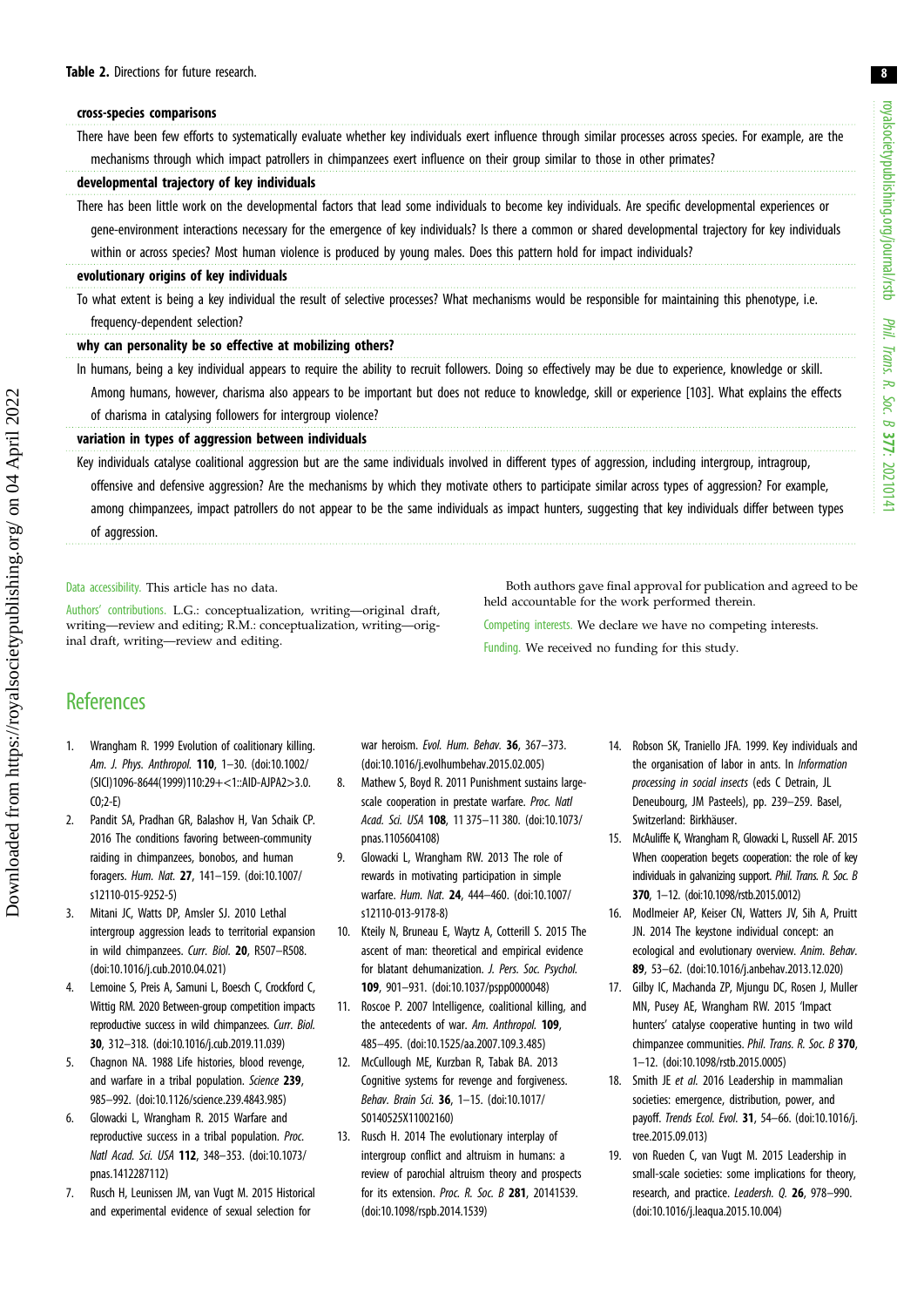- <span id="page-8-0"></span>20. Smith J. 2022 Sex bias in intergroup conflict and collective movements among social mammals: male warriors and female guides. Phil. Trans. R. Soc. B 377, 20210142. ([doi:10.1098/rstb.2021.0142](http://dx.doi.org/10.1098/rstb.2021.0142))
- 21. Sankey. 2022 Leaders of war: modelling the evolution of conflict among heterogeneous groups. Phil. Trans. R. Soc. B. 377, 20210140. ([doi:10.1098/](http://dx.doi.org/10.1098/rstb.2021.0140) [rstb.2021.0140\)](http://dx.doi.org/10.1098/rstb.2021.0140)
- 22. Sumpter DJT. 2006 The principles of collective animal behaviour. Phil. Trans. R. Soc. B 361, 5-22. [\(doi:10.1098/rstb.2005.1733\)](http://dx.doi.org/10.1098/rstb.2005.1733)
- 23. Naug D. 2008 Structure of the social network and its influence on transmission dynamics in a honeybee colony. Behav. Ecol. Sociobiol. 62, 1719–1725. [\(doi:10.1007/s00265-008-0600-x](http://dx.doi.org/10.1007/s00265-008-0600-x))
- 24. Pinter-Wollman N, Wollman R, Guetz A, Holmes S, Gordon DM. 2011 The effect of individual variation on the structure and function of interaction networks in harvester ants. J. R. Soc. Interface 8, 1562–1573. [\(doi:10.1098/rsif.](http://dx.doi.org/10.1098/rsif.2011.0059) [2011.0059\)](http://dx.doi.org/10.1098/rsif.2011.0059)
- 25. Planas-Sitjà I, Deneubourg J-L, Gibon C, Sempo G. 2015 Group personality during collective decisionmaking: a multi-level approach. Proc. R. Soc. B 282, 20142515. ([doi:10.1098/rspb.2014.2515\)](http://dx.doi.org/10.1098/rspb.2014.2515)
- 26. Jolles JW, Boogert NJ, Sridhar VH, Couzin ID, Manica A. 2017 Consistent individual differences drive collective behavior and group functioning of schooling fish. Curr. Biol. 27, 2862–2868.e7. [\(doi:10.1016/j.cub.2017.08.004](http://dx.doi.org/10.1016/j.cub.2017.08.004))
- 27. Sasaki T, Mann RP, Warren KN, Herbert T, Wilson T, Biro D. 2018 Personality and the collective: bold homing pigeons occupy higher leadership ranks in flocks. Phil. Trans. R. Soc. B 373, 20170038. ([doi:10.](http://dx.doi.org/10.1098/rstb.2017.0038) [1098/rstb.2017.0038\)](http://dx.doi.org/10.1098/rstb.2017.0038)
- 28. Schneider A-C, Melis AP, Tomasello M. 2012 How chimpanzees solve collective action problems. Proc. R. Soc. B 279, 4946-4954. [\(doi:10.1098/rspb.](http://dx.doi.org/10.1098/rspb.2012.1948) [2012.1948\)](http://dx.doi.org/10.1098/rspb.2012.1948)
- 29. Kanai R, Rees G. 2011 The structural basis of interindividual differences in human behaviour and cognition. Nat. Rev. Neurosci. 12, 231-242. ([doi:10.](http://dx.doi.org/10.1038/nrn3000) [1038/nrn3000\)](http://dx.doi.org/10.1038/nrn3000)
- 30. von Rueden C, Gavrilets S, Glowacki L. 2015 Solving the puzzle of collective action through interindividual differences.
- 31. Gavrilets S. 2015 Collective action problem in heterogeneous groups. Phil. Trans. R. Soc. B 370. 20150016. ([doi:10.1098/rstb.2015.0016](http://dx.doi.org/10.1098/rstb.2015.0016))
- 32. Chang AT, Sih A. 2013 Multilevel selection and effects of keystone hyperaggressive males on mating success and behavior in stream water striders. Behav. Ecol. 24, 1166–1176. ([doi:10.1093/](http://dx.doi.org/10.1093/beheco/art044) [beheco/art044\)](http://dx.doi.org/10.1093/beheco/art044)
- 33. Stroeymeyt N, Franks NR, Giurfa M. 2011 Knowledgeable individuals lead collective decisions in ants. J. Exp. Biol. 214, 3046–3054. ([doi:10.1242/](http://dx.doi.org/10.1242/jeb.059188) [jeb.059188](http://dx.doi.org/10.1242/jeb.059188))
- 34. Gilby IC, Wilson ML, Pusey AE. 2013 Ecology rather than psychology explains co-occurrence of predation and border patrols in male chimpanzees. Anim. Behav. 86, 61–74. [\(doi:10.1016/j.anbehav.2013.04.](http://dx.doi.org/10.1016/j.anbehav.2013.04.012) [012](http://dx.doi.org/10.1016/j.anbehav.2013.04.012))
- 35. Pittinsky TL, Simon S. 2007 Intergroup leadership. Leadersh. Q. 18, 586–605. ([doi:10.1016/j.leaqua.](http://dx.doi.org/10.1016/j.leaqua.2007.09.005) [2007.09.005\)](http://dx.doi.org/10.1016/j.leaqua.2007.09.005)
- 36. Brent LJN, Franks DW, Foster EA, Balcomb KC, Cant MA, Croft DP. 2015 Ecological knowledge, leadership, and the evolution of menopause in killer whales. Curr. Biol. 25, 746–750. ([doi:10.1016/j.cub.](http://dx.doi.org/10.1016/j.cub.2015.01.037) [2015.01.037\)](http://dx.doi.org/10.1016/j.cub.2015.01.037)
- 37. McComb K, Shannon G, Durant SM, Sayialel K, Slotow R, Poole J, Moss C. 2011 Leadership in elephants: the adaptive value of age. Proc. R. Soc. B 278, 3270–3276. [\(doi:10.1098/rspb.2011.0168\)](http://dx.doi.org/10.1098/rspb.2011.0168)
- 38. Flack JC, Krakauer DC, de Waal FBM. 2005 Robustness mechanisms in primate societies: a perturbation study. Proc. R. Soc. B 272, 1091-1099. [\(doi:10.1098/rspb.2004.3019\)](http://dx.doi.org/10.1098/rspb.2004.3019)
- 39. Rusch H, Gavrilets S. 2020 The logic of animal intergroup conflict: a review. J. Econ. Behav. Organ. 178, 1014–1030. [\(doi:10.1016/j.jebo.2017.05.004](http://dx.doi.org/10.1016/j.jebo.2017.05.004))
- 40. Brask JB et al. 2019 Evolution of non-kin cooperation: social assortment by cooperative phenotype in quppies. R. Soc. Open Sci. 6, 181493. [\(doi:10.1098/rsos.181493](http://dx.doi.org/10.1098/rsos.181493))
- 41. English S, Nakagawa S, Clutton-Brock TH. 2010 Consistent individual differences in cooperative behaviour in meerkats (Suricata suricatta). J. Evol. Biol. 23, 1597–1604. [\(doi:10.1111/j.1420-9101.](https://doi.org/10.1111/j.1420-9101.2010.02025.x) [2010.02025.x\)](https://doi.org/10.1111/j.1420-9101.2010.02025.x)
- 42. Sanderson JL, Stott I, Young AJ, Vitikainen EIK, Hodge SJ, Cant MA. 2015 The origins of consistent individual differences in cooperation in wild banded mongooses, Mungos mungo. Anim. Behav. 107, 193–200. ([doi:10.1016/j.anbehav.2015.06.022](http://dx.doi.org/10.1016/j.anbehav.2015.06.022))
- 43. Peysakhovich A, Nowak MA, Rand DG. 2014 Humans display a 'cooperative phenotype' that is domain general and temporally stable. Nat. Commun. 5, 4939. [\(doi:10.1038/ncomms5939\)](http://dx.doi.org/10.1038/ncomms5939)
- 44. Kurzban R, Houser D. 2001 Individual differences in cooperation in a circular public goods game. Eur. J. Pers. 15, S37–S52. ([doi:10.1002/per.420\)](http://dx.doi.org/10.1002/per.420)
- 45. Weber J, Murnighan JK. 2008 Suckers or saviors? Consistent contributors in social dilemmas. J. Pers. Soc. Psychol. 95, 1340–1353. [\(doi:10.1037/](http://dx.doi.org/10.1037/a0012454) [a0012454\)](http://dx.doi.org/10.1037/a0012454)
- 46. Wheatcroft D, Price TD. 2018 Collective action promoted by key individuals. Am. Nat. 192, 401–414. ([doi:10.1086/698874](http://dx.doi.org/10.1086/698874))
- 47. Gilby IC, Eberly LE, Wrangham RW. 2008 Economic profitability of social predation among wild chimpanzees: individual variation promotes cooperation. Anim. Behav. 75, 351–360. [\(doi:10.](http://dx.doi.org/10.1016/j.anbehav.2007.06.008) [1016/j.anbehav.2007.06.008\)](http://dx.doi.org/10.1016/j.anbehav.2007.06.008)
- 48. Gavrilets S, Fortunato L. 2014 A solution to the collective action problem in between-group conflict with within-group inequality. Nat. Commun. 5, 1–11. [\(doi:10.1038/ncomms4526\)](http://dx.doi.org/10.1038/ncomms4526)
- 49. Rusch H. 2022 Modeling behavior in intergroup conflicts: a review of microeconomic approaches. Phil. Trans. R. Soc. B 377, 20210135. [\(doi:10.1098/](https://doi.org/10.1098/rstb.2021.0135) [rstb.2021.0135\)](https://doi.org/10.1098/rstb.2021.0135)
- 50. Nunn CL, Deaner RO. 2004 Patterns of participation and free riding in territorial conflicts among ringtailed lemurs (Lemur catta). Behav. Ecol.

Sociobiol. 57, 50–61. [\(doi:10.1007/s00265-004-](https://doi.org/10.1007/s00265-004-0830-5) [0830-5](https://doi.org/10.1007/s00265-004-0830-5))

- 51. Van Belle S, Scarry CJ. 2015 Individual participation in intergroup contests is mediated by numerical assessment strategies in black howler and tufted capuchin monkeys. Phil. Trans. R. Soc. B 370, 20150007. ([doi:10.1098/rstb.2015.0007\)](http://dx.doi.org/10.1098/rstb.2015.0007)
- 52. Arseneau-Robar TJM, Taucher AL, Müller E, van Schaik C, Bshary R, Willems EP. 2016 Female monkeys use both the carrot and the stick to promote male participation in intergroup fights. Proc. R. Soc. B 283, 20161817. ([doi:10.1098/rspb.](http://dx.doi.org/10.1098/rspb.2016.1817) [2016.1817](http://dx.doi.org/10.1098/rspb.2016.1817))
- 53. Bonanni R, Valsecchi P, Natoli E. 2010 Pattern of individual participation and cheating in conflicts between groups of free-ranging dogs. Anim. Behav. 79, 957–968. ([doi:10.1016/j.anbehav.2010.01.016](http://dx.doi.org/10.1016/j.anbehav.2010.01.016))
- 54. Heinsohn R, Packer C. 1995 Complex cooperative strategies in group-territorial African lions. Science 269, 1260–1262. [\(doi:10.1126/science.7652573](http://dx.doi.org/10.1126/science.7652573))
- 55. Wilson ML et al. 2014 Lethal aggression in Pan is better explained by adaptive strategies than human impacts. Nature 513, 414–417. ([doi:10.1038/](https://doi.org/10.1038/nature13727) [nature13727](https://doi.org/10.1038/nature13727))
- 56. Wilson ML, Wrangham RW. 2003 Intergroup relations in chimpanzees. Annu. Rev. Anthropol. 32. 363–392. [\(doi:10.1146/annurev.anthro.32.061002.](http://dx.doi.org/10.1146/annurev.anthro.32.061002.120046) [120046\)](http://dx.doi.org/10.1146/annurev.anthro.32.061002.120046)
- 57. Wilson ML, Hauser MD, Wrangham RW. 2001 Does participation in intergroup conflict depend on numerical assessment, range location, or rank for wild chimpanzees? Anim. Behav. 61, 1203–1216. ([doi:10.1006/anbe.2000.1706](http://dx.doi.org/10.1006/anbe.2000.1706))
- 58. Dyble M, Houslay TM, Manser MB, Clutton-Brock T. 2019 Intergroup aggression in meerkats. Proc. R. Soc. B 286, 20191993. ([doi:10.1098/rspb.](http://dx.doi.org/10.1098/rspb.2019.1993) [2019.1993](http://dx.doi.org/10.1098/rspb.2019.1993))
- 59. Wrangham R, Glowacki L. 2012 Intergroup aggression in chimpanzees and war in nomadic hunter-gatherers. Hum. Nat. 23, 5-29. ([doi:10.](http://dx.doi.org/10.1007/s12110-012-9132-1) [1007/s12110-012-9132-1](http://dx.doi.org/10.1007/s12110-012-9132-1))
- 60. Beehner J, Kitchen D. 2007 Factors affecting individual participation in group-level aggression among non-human primates. Behaviour 144, 1551–1581. [\(doi:10.1163/156853907782512074](http://dx.doi.org/10.1163/156853907782512074))
- 61. Willems EP, van Schaik CP. 2015 Collective action and the intensity of between-group competition in nonhuman primates. Behav. Ecol. 26, 625–631. ([doi:10.1093/beheco/arv001\)](http://dx.doi.org/10.1093/beheco/arv001)
- 62. Crofoot MC, Gilby IC, Wikelski MC, Kays RW. 2008 Interaction location outweighs the competitive advantage of numerical superiority in Cebus capucinus intergroup contests. Proc. Natl Acad. Sci. USA 105, 577–581. ([doi:10.1073/pnas.0707749105](https://doi.org/10.1073/pnas.0707749105))
- 63. Scarry CJ. 2013 Between-group contest competition among tufted capuchin monkeys, Sapajus nigritus, and the role of male resource defence. Anim. Behav. 85, 931–939. ([doi:10.1016/j.anbehav.2013.02.013](https://doi.org/10.1016/j.anbehav.2013.02.013))
- 64. Lewis RJ, Sandel AA, Hilty S, Barnett SE. 2020 The collective action problem but not numerical superiority explains success in intergroup encounters in Verreaux's sifaka (Propithecus verreauxi): implications for individual participation and free-